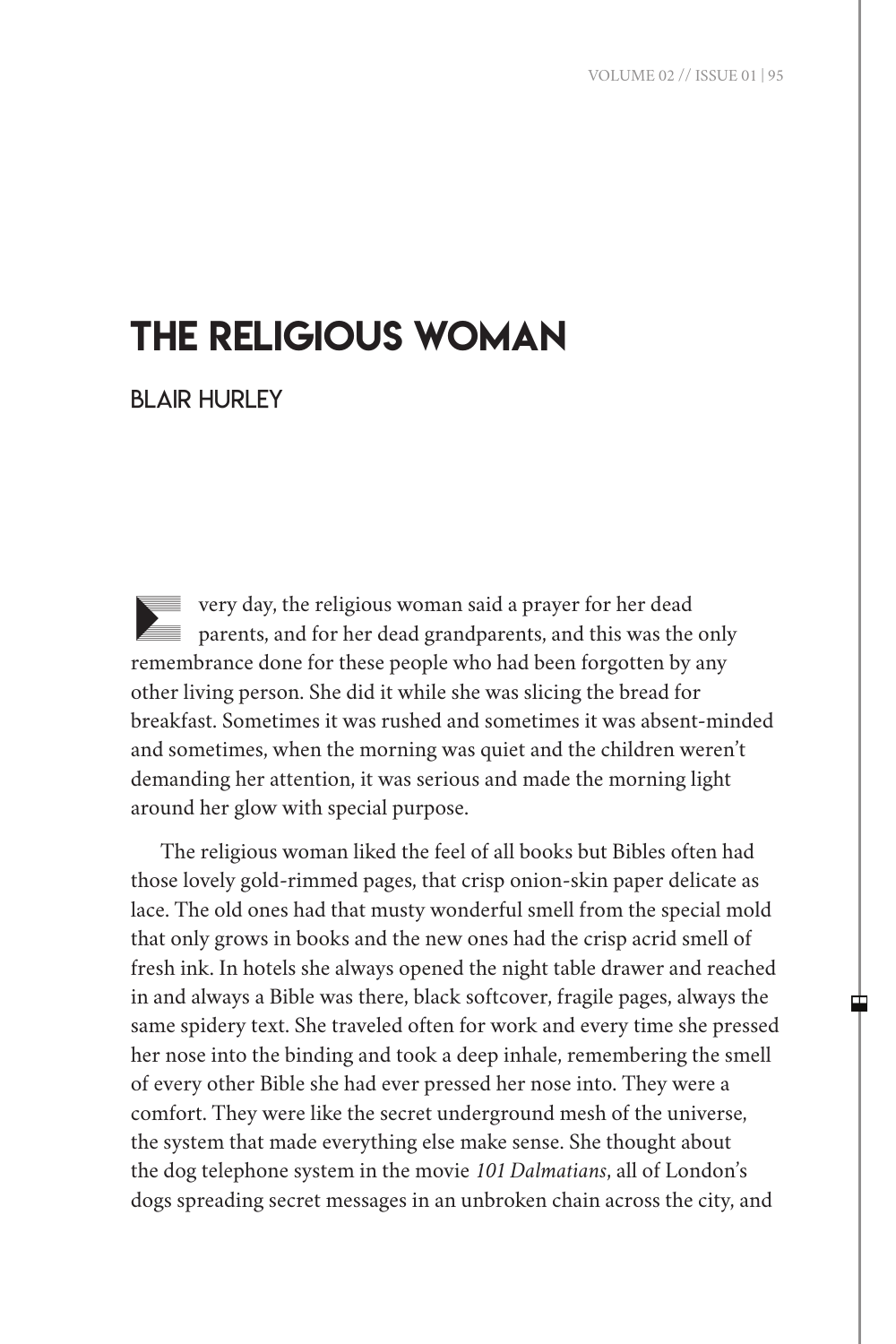the hotel Bibles were like this. She pressed her nose into the spine. She stroked and fanned the pages. The loneliness of hotel rooms, her job, her life, eased a little, and she shut the Bible away in its drawer. The religious woman took care to cover her head whether she was entering her own mosque or when a coworker asked her to a baptism or a bar mitzvah. She thought that God was present in these places and the best way to show respect for Him was to keep something of herself private, so that only he could see it. She thought religion was what happened to you when you were all alone. It came when you were walking down a dirt road in an old country or when you were on a bus and no one was looking at you and a voice spoke to you in your most private inner place.

## 円

The religious woman made crosses everywhere the bad could get in, just as her mother and grandmother had taught her. She made a cross whenever she opened a window and when she lifted the sheets to get into bed. She crossed the bread and crossed the dinner when she opened the oven door. She crossed her family whenever they opened themselves to danger. She crossed her husband when he headed off on a business trip and simply when he was going to the store for milk, if there was a storm coming. She crossed her son when he went off to school each morning and when he put on his helmet for hockey practice and clattered off on his skates, wobbling in the pile of the rug. When her son told her he was depressed, she crossed him then too, and meant it as a protection, because now she understood he was vulnerable to hurt and pain. He laughed at her, the way so many people did. He said, you think you can protect me from this. Well, okay. That was the role she played. He had to know that she was praying for him. He had to know someone believed in his soul.

## □

The religious woman sometimes worried for the state of the souls of her children. She brought them to church even when they whined and complained. But she knew that by taking them to church, by teaching them the hymns they'd sing to themselves when they were walking alone in the woods or casting about for a lullaby for a crying baby, she was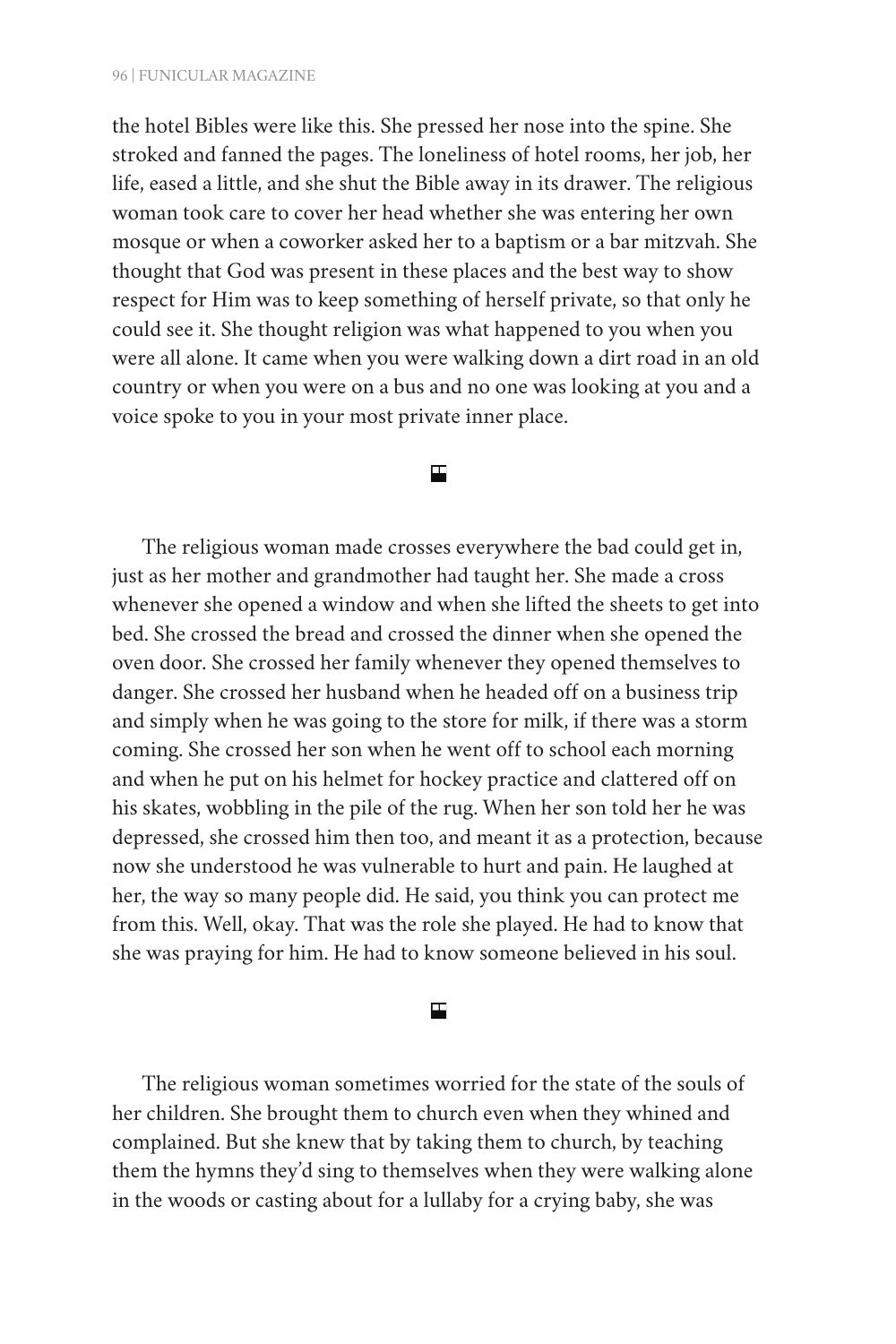giving them a gift. She was giving them a special language that they would always be able to speak.

#### Н

The religious woman did not attend Friday prayers. It was not required for women, and anyway, it made her nervous, this one place in her life where at the door the women and girls were shunted away behind a wall and down a hallway and could only look at the Imam through a metal screen. It was a beautiful screen, punched through with the most elaborate and lovely geometric designs. And it made light look beautiful when it filtered through. But still, she did not like the thought of God coming to her only as dappled light through a screen. Her daughter knew how to tie a headscarf for a yearly visit. But she did not want her daughter to know anything more.

## ш

The religious woman was a prized voting demographic. Look at the mailings that came to her door from her church list, from her internet searches! Look at the way politicians sought after her! It was enough to make her feel flattered but also queasy. The religious woman knew they smelled loyalty on her. She was the kind to stay in line, to act in a predictable and governable way. To hold certain beliefs. Because one day of the week you are known to be thinking about God, it is also known how you will vote, what you will think about health care, foreign policy, income tax rates. You were a cudgel to be swung by others, a sharpened sword.

## ш

The religious woman was supposed to not like naked bodies, and to make love in the dark. See how she surprised her first boyfriend, when after Friday prayers with her family she humped him in the backseat of her car in the church parking lot, hiking up his silky patterned shilwar kameez. See the things she knew to do! The religious woman knew about hot showers with hose attachments and about leaning into the hard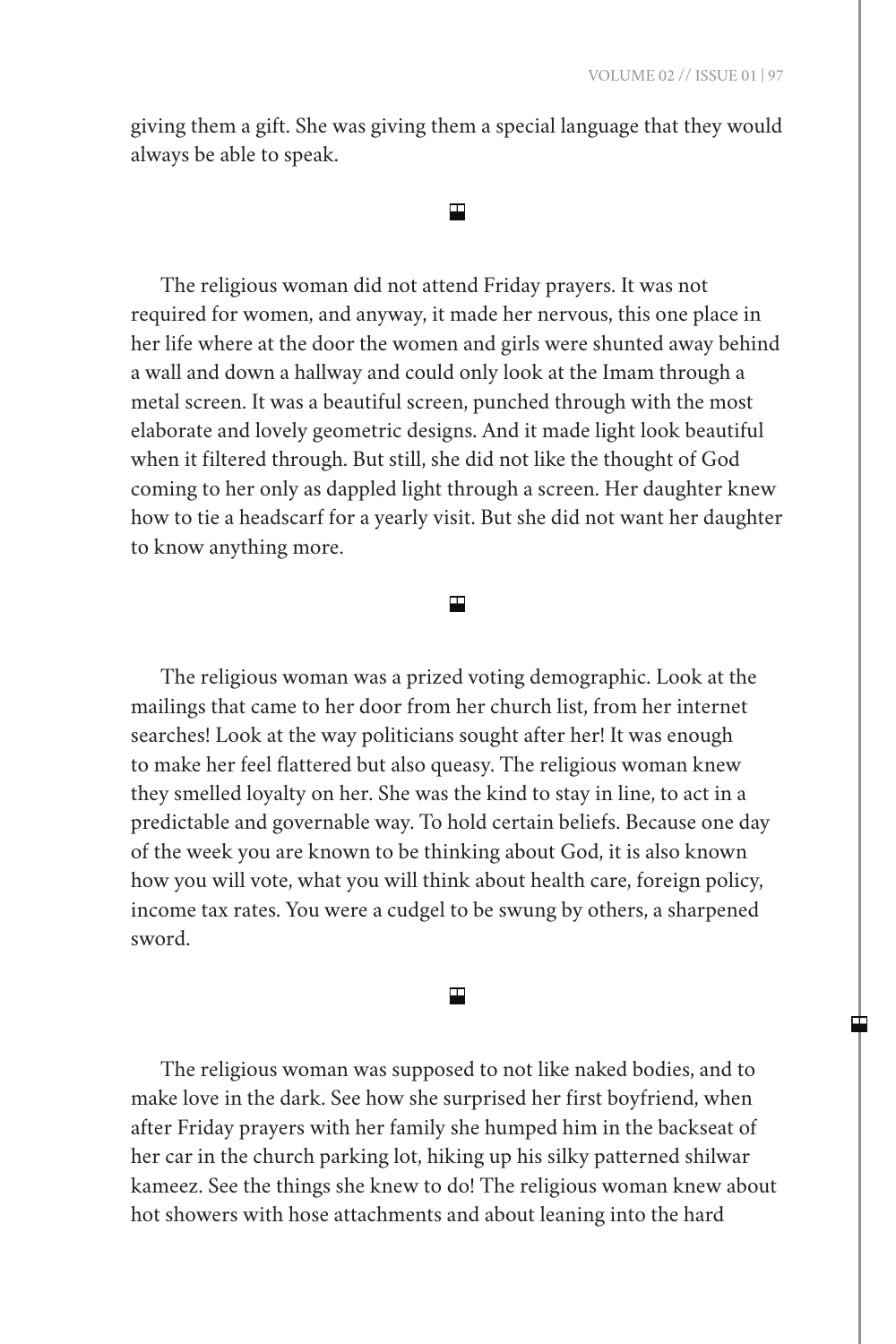corners of tables when no one was looking. The religious woman liked pain and how pain plus time and endurance could often become pleasure. She knew how her body worked. First you make the bruise and then you press it like a button.

円

When her son died, the religious woman did not go straight to church. In fact, she stayed away. She did not want to be reminded that her grief was not unique, that right now other candles were being lit by other grieving people. She did not want acquaintances to press her hand and say, I know how you feel, or, God never gives us more than we can bear. Mine! Mine! She wanted the grief to be selfishly hers and hers alone. She went to a movie theater instead and looked back at all the people's faces in the dark. Look at all the people who could not see her face, who did not know.

In the dark she talked to God as she often did and she said, All right, fine, I believe in you, but I don't have to love you. I can think you are fundamentally shitty. All that faith requires is that, faith.

円

The religious woman thought of herself as an endangered species. Not one of the rare and lovely things, the birds of paradise with the aquamarine tails, but rather something ugly and plain and disappearing fast. Something unloved that held up the world, that without which, whole ecosystems might fail. A tree frog the color of mud, climbing its determined way up the side of a leaf. A worm that looks like any other worm.

#### 円

The religious woman had more deeply embraced her faith after her son died. She had the excited, fluttery feeling of falling in love: what is known as the convert's zeal. She shaved her head and wore the wigs that you could only get in certain parts of Brooklyn. She policed the food that entered her house and her body with the vigilance of a parent with a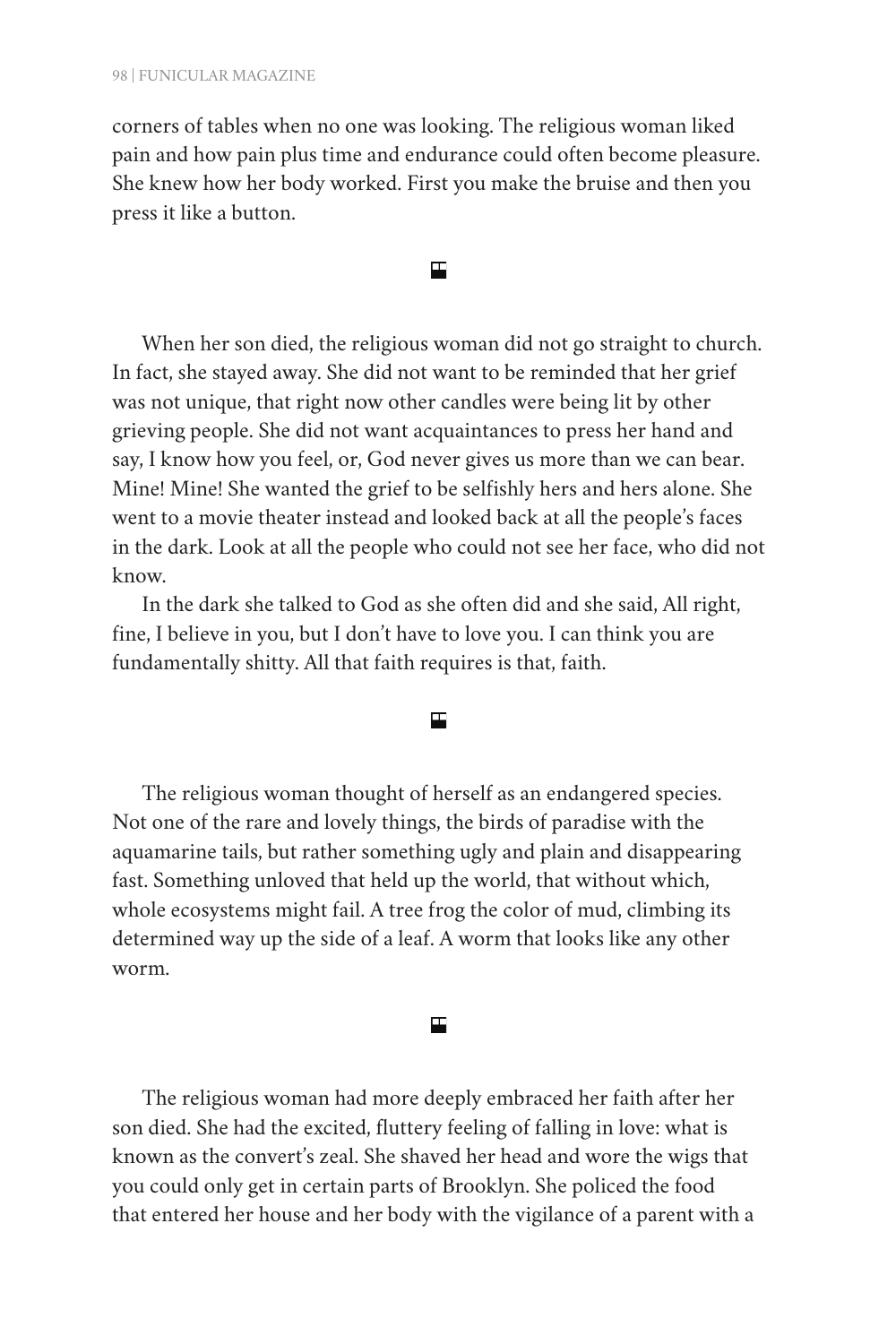œ

child with lethal allergies. She brought paper plates to her friends' houses so she could eat on plates that had never touched non-kosher food. She had a closet full of colorful tishels and long skirts and knee-high socks with special geeky prints: pac-men, glasses, cats. On Fridays the house filled with a changed and somber light and she let the dark come without touching a switch or pressing a button or turning a knob of any kind.

But when she dated other zealous men, she was always disappointed. The orthodoxy of others seemed so boring, so rote, so tediously dogmatic. She listened to them solemnly recite the reasons for their practice with a long inner sigh. She wanted to find a man who was in awe of her pure inner light, but was a little sinful himself.

# 円

Everyone thought they knew what the religious woman was thinking when her son died. Her husband, her daughter, both wept the same way she did. But they were jealous of her, because they thought she had a secret source of comfort running like a vein of gold under a rock. They thought, this loss is not so hard for her to bear, because she knows she will see him again in heaven.

#### 円

The religious woman thought often of what one imam had told her when she said she wanted to be a writer, that she wrote murder mysteries. He told her that at the end of all things, in the last judgment, she would be judged for characters she created as well as for her own deeds. If she let loose a murderer into the world of her imagination, it was just as terrible as if she had given birth to one and nurtured his sick inner workings. The religious woman liked this point of doctrine but couldn't explain why. She pictured the Prophet tilting his head as he examined the golden scales that would weigh up her life. And this one, here, why did you make him? He'd ask. She'd have to explain. She'd say, He filled a need.

# 囯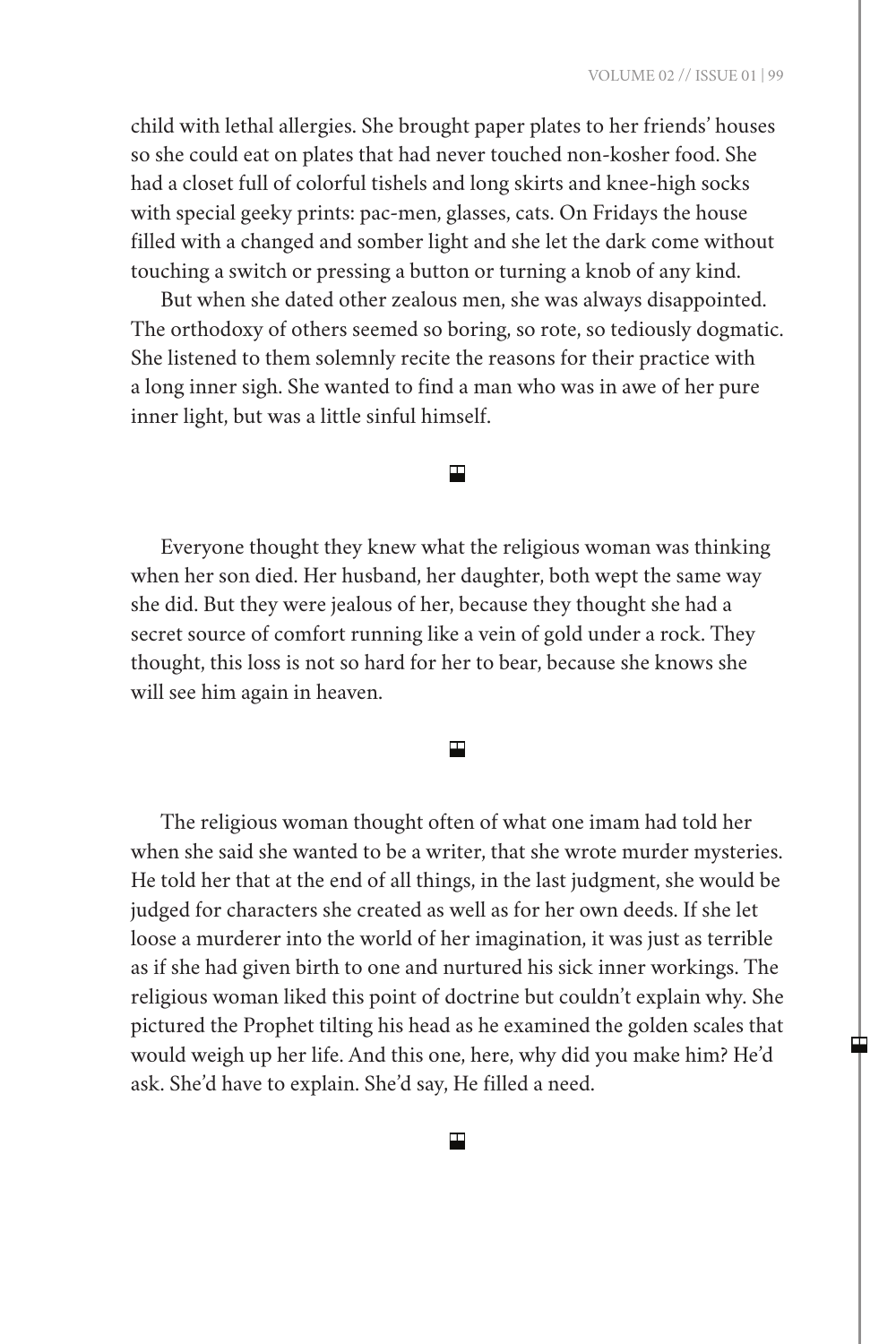The religious woman was pretty sure that her father was one of the boys molested by the family priest, but she would never be completely sure. There were things said, expressions used in the house, attempts by her mother to make sure she was never alone with him as a child, that made her think this. Back then it was considered something catching. If her father was damaged, he might damage others. But if no one knew, then perhaps the virus could stop with him. More than anything, it was the things not said that convinced her. The way silence around some subjects crept like a cat around a corner.

# 円

The religious woman noticed how religious language had, step by step, been excised from her daughter's language. She signed every email to her daughter, love and prayers, but she only wrote love. She said "god bless you" and the daughter said "gesundheit." Still, she persisted, refusing to adapt. Wasn't that what she wanted from her mother anyway — this calm inertia? Maybe her being religious was what her daughter was counting on. She had to be the bedrock that her daughter could return to.

## 円

The religious woman wasn't fooling herself or anybody else. She knew faith was not a moral equation with goodness, or peacefulness, or compassion, or fortitude. Faith had not stopped her first husband from beating her up once in a while, when she failed to laugh at his jokes at a party, or deliberately did her own laundry but left his clothes strewn all over the bedroom. Faith had not made her own mother more kind. It hadn't made her more #blessed than anyone else or protected her from pain. Faith existed in its own category. Faith was the thing you were stuck with. The thing with chains. A second skin that zips all the way up the back. A lens over each eye, through which you see your life and all its joys and limitations.

囯